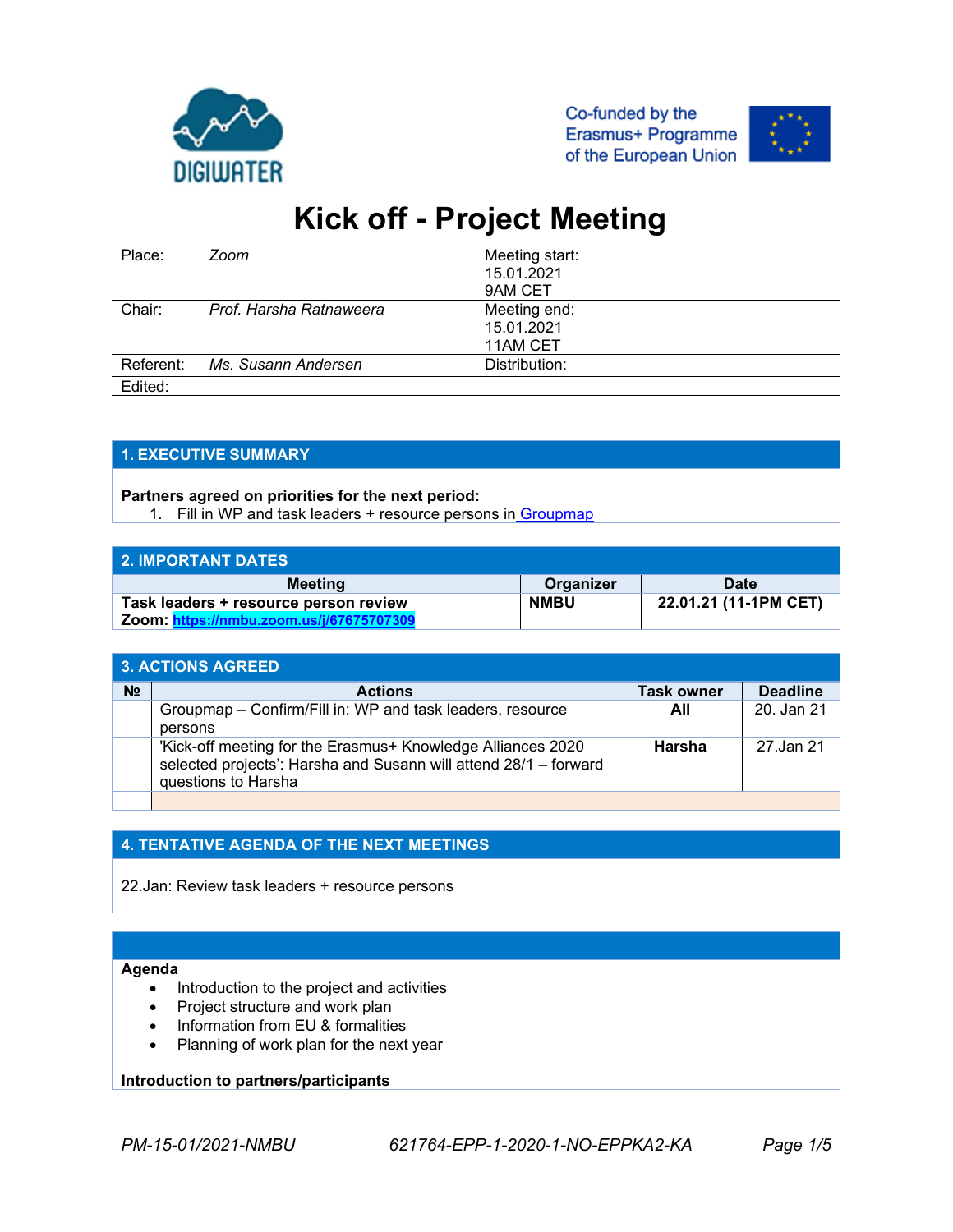





| Place:    | Zoom                    | Meeting start: |
|-----------|-------------------------|----------------|
|           |                         | 15.01.2021     |
|           |                         | 9AM CET        |
| Chair:    | Prof. Harsha Ratnaweera | Meeting end:   |
|           |                         | 15.01.2021     |
|           |                         | 11AM CET       |
| Referent: | Ms. Susann Andersen     | Distribution:  |
| Edited:   |                         |                |

• All partners presented themselves, their team + relevant activities and specializations to the project

#### **Introduction to the project and activities**

- Harsha briefly went through the history of the project: from application submitted (26.02.20) to award notification (30.07.20)
- We scored the lowest on "Impact and dissemination" 13/20 (overall score 82/100)
- Logo: Let us know if you have any comments/ideas etc



Three main objectives: (1) To strengthen the innovation capacity of the water industry (2) to tackle the digital skills mismatch in the water industry (3) To improve social engagement of universities educating water specialties

#### **Project organization**

- Project coordinator and the team (Harsha, Zakhar and Susann)
- Project steering committee (one representative of each partner organization)
- Project management committee (WP leaders + 5 cross-cutting actions leaders)
	- o → Prof Martin Oldenburg (HS OWL, DE)- Quality Assurance,<br>○ → Prof George Papadopoulos (UCY, CY) Big Data/IoT and
	- $\circ \cdot$  Prof George Papadopoulos (UCY, CY) Big Data/IoT and Cyber security  $\circ \cdot$  Prof Marian Barbu (UGAL, RO) SCADA and process control
	- Prof Marian Barbu (UGAL, RO) SCADA and process control
	- o Dr Vincent Wolfs (SumAqua, BE)- SME perspectives
	- Mr Markus Beine (STEB, DE) End-user perspectives.

#### **Meetings and mobilities**

- 2 two student gatherings of 1 week in Belgium and Turkey with 2 students each.
- Three staff gatherings of 3-4 days (including travel) will take place in Norway, Turkey and Cyprus.
- The main core activity of the gathering will be the various workshops and Innovation Camps.
- Six video project meetings (3 hybrid meetings when the staff meets in Norway, Cyprus and Romania)
- >2 web-based meetings per year.

Johannes Lohaus: Suggested to have a dissemination event in Munich

#### **Formalities:**

• Grant agreement is signed between EU-EACEA and NMBU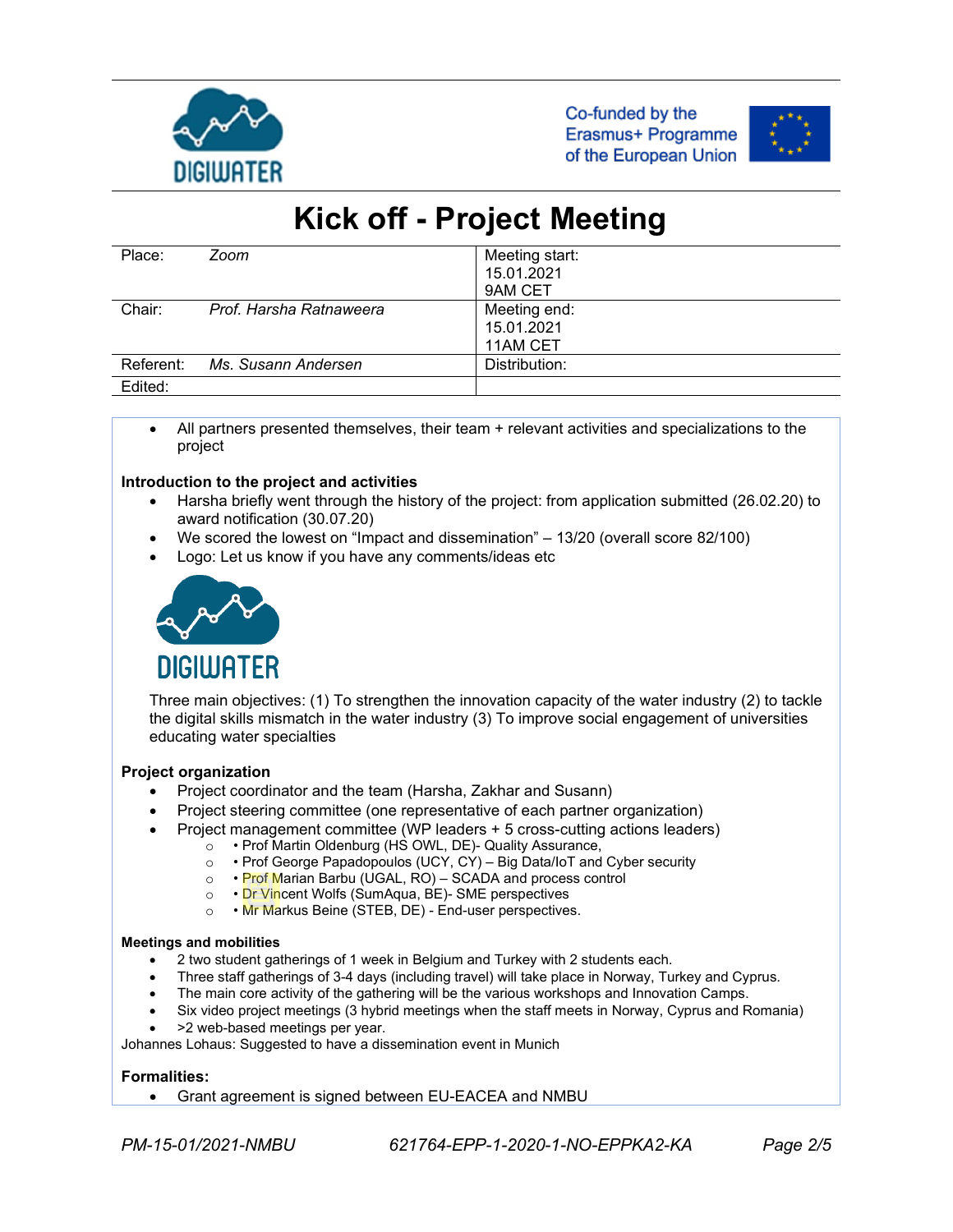





| Place:              | Zoom                    | Meeting start: |
|---------------------|-------------------------|----------------|
|                     |                         | 15.01.2021     |
|                     |                         | 9AM CET        |
| Chair:              | Prof. Harsha Ratnaweera | Meeting end:   |
|                     |                         | 15.01.2021     |
|                     |                         | 11AM CET       |
| Referent:           | Ms. Susann Andersen     | Distribution:  |
| Fdited <sup>.</sup> |                         |                |

Edited:

- o Meeting 28. Jan: Harsha and Susann will attend send questions
- Partnership agreement is signed between NMBU and partners
- 40% of funds received and transfer to partners initiated

#### **Budget:**

- Time sheets (TS) and joint declaration (JD) we will send you more information about this. It is formal documents that indicates time of work
- Travel budget is a bit tight (Unit cost per participant 100 staff, 50 students)
- [Annex B](https://eduumb-my.sharepoint.com/personal/harsha_ratnaweera_nmbu_no/Documents/Water%20Harmony%20Projects%20OneDrive/Active%20Projects/Erasmus%20KA-Digiwater/Meetings/Kick-off%2015JAN21/Digiwater-kickoff-Harsha.pdf)

#### **Work structure and planning**

[Annex C](https://eduumb-my.sharepoint.com/personal/harsha_ratnaweera_nmbu_no/Documents/Water%20Harmony%20Projects%20OneDrive/Active%20Projects/Erasmus%20KA-Digiwater/Meetings/Kick-off%2015JAN21/Digiwater%20Work-Zakhar.pdf)

**T**he following WP leaders were confirmed: **WP1 leader:** Bjørn EWA **WP2 leader:** UCY **WP3:** Vincent Wolf **WP4:** Martin ThOwl **WP5:** Turker Turken Memsis **WP6:** Patrick – tbc **WP7:** Harsha Ratnaweera – NMBU

### **Overview of plans for 2021:**

**WP1**

- Report on stakeholders and needs analysis
- Report "Anchors & Engines for water digitalisation"
- Digital Water Roadmap for education, research and innovation

**WP2**

- Report on partners' assets
- Report on best practices in teaching digital water subjects
- Digital Water Curriculum description
- Syllabi for courses

**WP3**

- Concepts document
- **WP4**
- Quality assurance plan

**WP6**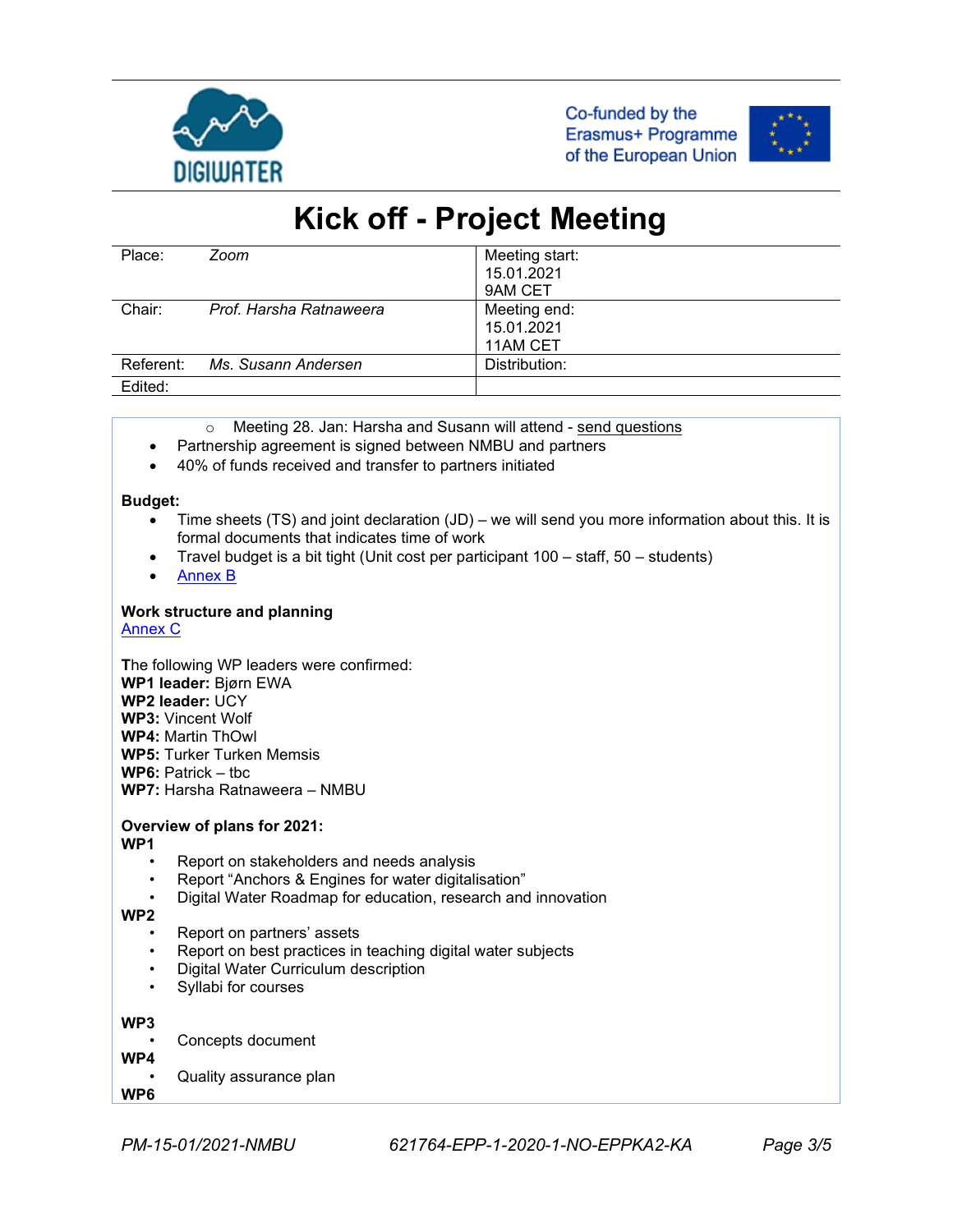





| Place:    | Zoom                    | Meeting start:<br>15.01.2021<br>9AM CET |
|-----------|-------------------------|-----------------------------------------|
| Chair:    | Prof. Harsha Ratnaweera | Meeting end:<br>15.01.2021<br>11AM CET  |
| Referent: | Ms. Susann Andersen     | Distribution:                           |
| Edited:   |                         |                                         |

• Dissemination & Exploitation Plan

**WP7**

- Management meetings
- **Guide**
- Communication tools

#### **6. LIST OF ATTENDEES**

#### **Meeting participants**

| No. | <b>NAME</b>                             | <b>Country</b> | Email                                   | <b>UNIVERSITY/SME</b> |
|-----|-----------------------------------------|----------------|-----------------------------------------|-----------------------|
|     | Prof Harsha Ratnaweera                  | <b>NO</b>      | harsha.ratnaweera@nmbu.no               | <b>NMBU</b>           |
|     | Dr Zakhar Maletskyi                     | NO.            | zakhar.maletskyi@nmbu.no                | <b>NMBU</b>           |
|     | Goitom Weldehawaryat                    | NO.            | goitom.kahsay.weldehawaryat<br>@nmbu.no | <b>NMBU</b>           |
|     | Prof. Dr.-Ing. Martin<br>Oldenburg      | <b>DE</b>      | Martin.oldenburg@th-owl.de              | <b>TH-OWL</b>         |
|     | Katharina Pilar von Pilchau             | DE             | katharina.pilar@th-owl.de               | <b>TH-OWL</b>         |
|     | Stefan Wolf                             | <b>DE</b>      | Stefan.wolf@th-owl.de                   | <b>TH-OWL</b>         |
|     | Prof. Ismail Koyuncu                    | TR             | koyuncu@itu.edu.tr                      | <b>ITU</b>            |
|     | Sevde Korkut                            | TR             | korkuts@itu.edu.tr                      | <b>ITU</b>            |
|     | Assoc. Prof. Bihter<br>Zeytuncu-Gokoglu | TR             | bihtzeytuncu@itu.edu.tr                 | <b>ITU</b>            |
|     | Mehmet Emin Pasaoglu                    | <b>TR</b>      | mpasaoglu@itu.edu.tr                    | <b>ITU</b>            |
|     | Dr. Ir. Vincent Wolfs                   | <b>BE</b>      | Vincent.wolfs@sumaqua.be                | Sumaqua               |
|     | Abhilash Nair                           | <b>NO</b>      | abhilash@doscon.no                      | <b>DOSCON</b>         |
|     | Natalija Sivenchen                      | <b>NO</b>      | nataly@doscon.no                        | <b>DOSCON</b>         |
|     | Prof. George A.                         |                | george@cs.ucy.ac.cy                     | <b>UOC</b>            |
|     | Papadopoulos                            |                |                                         |                       |
|     | <b>Thomas Photiades</b>                 |                | photiades.t@unic.ac.cy                  | <b>UOC</b>            |
|     | <b>Alexandros Yeratziotis</b>           |                | alexis.yeratziotis@gmail.com            | <b>UOC</b>            |
|     | Marian Barbu                            | <b>RO</b>      | Marian.barbu@ugal.ro                    | <b>UGAL</b>           |